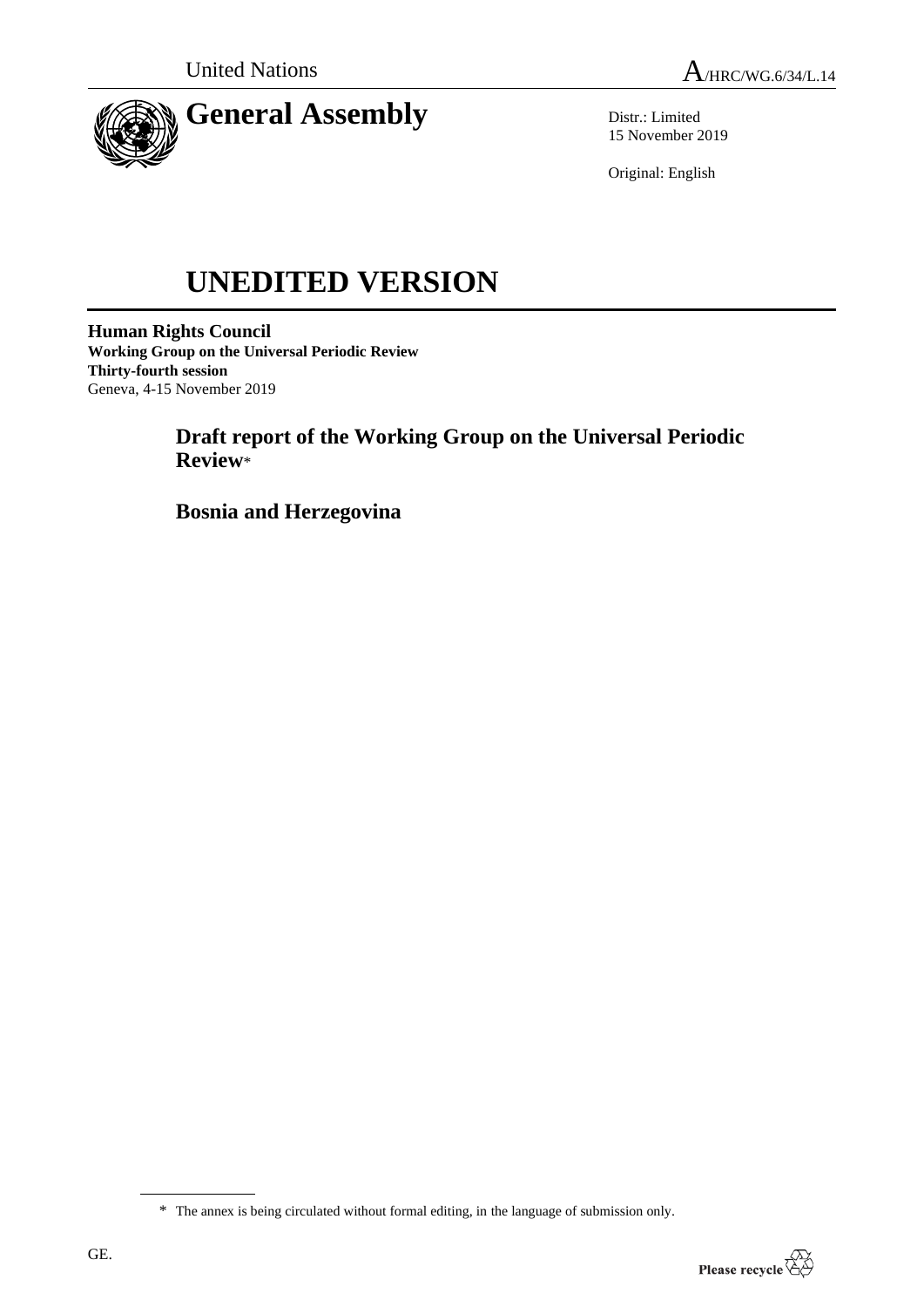## **Introduction**

1. The Working Group on the Universal Periodic Review, established in accordance with Human Rights Council resolution 5/1, held its thirty-fourth session from 4 to 15 November 2019. The review of Bosnia and Herzegovina was held at the 16th meeting, on 13 November 2019. The delegation of Bosnia and Herzegovina was headed by H.E. Ms. Semiha Borovac Minister for Human Rights and Refugees of Bosnia and Herzegovina. At its 18th meeting, held on 15 November 2019, the Working Group adopted the report on Bosnia and Herzegovina.

2. On 15 January 2019, the Human Rights Council selected the following group of rapporteurs (troika) to facilitate the review of Bosnia and Herzegovina: Afghanistan, Angola and Hungary.

3. In accordance with paragraph 15 of the annex to Human Rights Council resolution 5/1 and paragraph 5 of the annex to Council resolution 16/21, the following documents were issued for the review of Bosnia and Herzegovina:

(a) A national report submitted/written presentation made in accordance with paragraph 15 (a) (A/HRC/WG.6/34/BIH/1);

A compilation prepared by the Office of the United Nations High Commissioner for Human Rights (OHCHR) in accordance with paragraph 15 (b) (A/HRC/WG.6/34/BIH/2);

(c) A summary prepared by OHCHR in accordance with paragraph 15 (c) (A/HRC/WG.6/34/BIH/3).

4. A list of questions prepared in advance by Belgium, Germany, Liechtenstein, Portugal on behalf of the Group of Friends on national mechanisms for implementation, reporting and follow up, Slovenia, Spain, Sweden ,United Kingdom of Great Britain & Northern Ireland, and United States of America was transmitted to Bosnia and Herzegovina through the troika. These questions are available on the website of the universal periodic review.

## **I. Summary of the proceedings of the review process**

**[**To be completed by 22 November 2019]

#### **A. Presentation by the State under review**

#### **B. Interactive dialogue and responses by the State under review**

5. During the interactive dialogue, 74 delegations made statements. Recommendations made during the dialogue are to be found in section II of the present report.

## **II. Conclusions and/or recommendations**

**6. The following recommendations will be examined by Bosnia and Herzegovina, which will provide responses in due time, but no later than the forty-third session of the Human Rights Council.**

6.1 **Take necessary steps to harmonize its legislation with the respective ECHR rulings, as well as with the judgements of the Constitutional Court of Bosnia and Herzegovina (Slovakia);**

6.2 **Establish a national mechanism for the prevention of torture requited under the Optional Protocol to the Convention against Torture (Chile);**

6.3 **Redouble efforts to combat hate speech, in accordance with articles 12 and 20 of the International Covenant on Civil and Political Rights (Honduras);**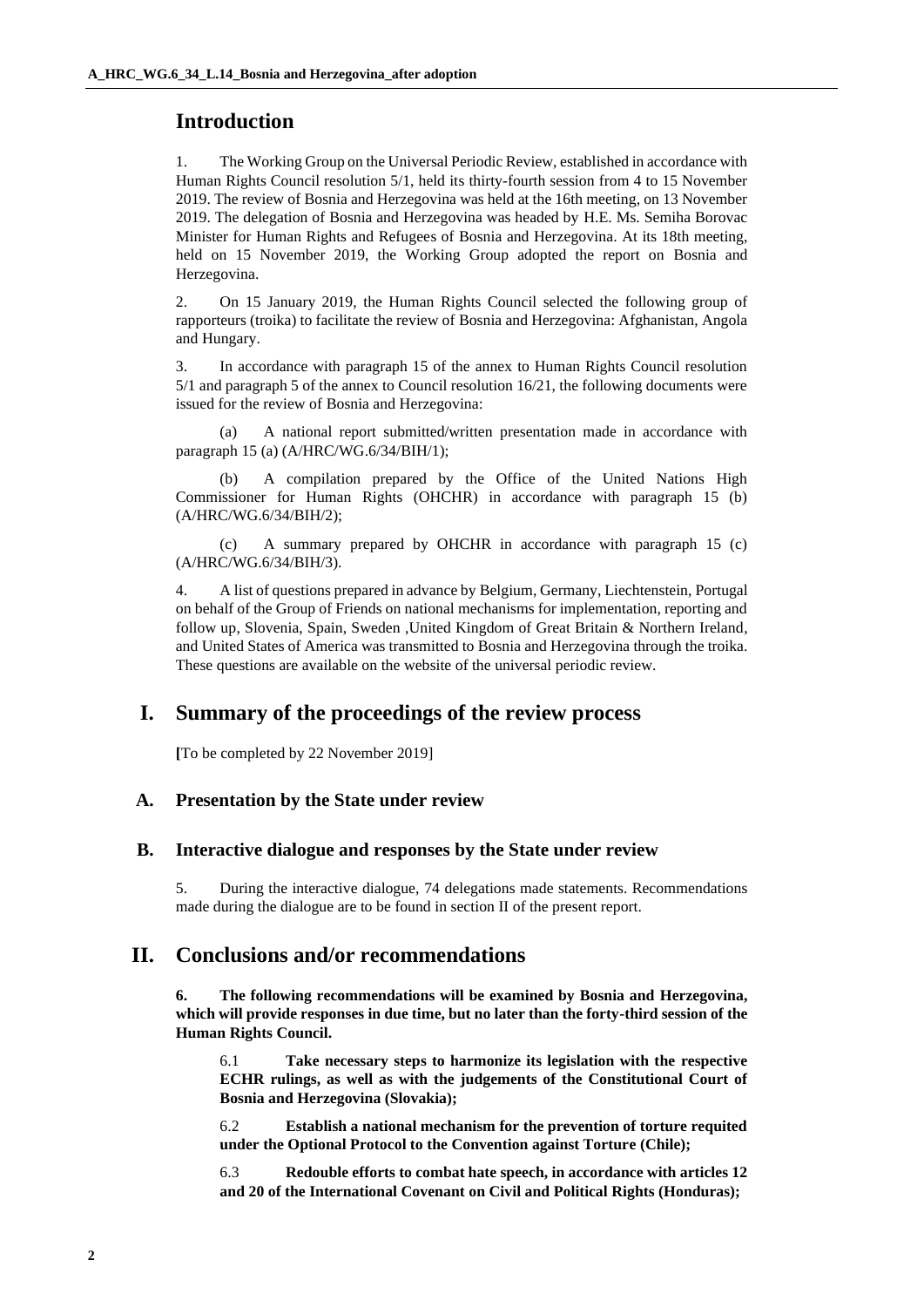6.4 **Set up an effective national prevention mechanism as required by the Optional Protocol to the United Nations Convention against Torture (Switzerland);** 

6.5 **Strengthen human rights policy coordination with 'entity'-level authorities to ensure greater coherence with strategies at the international level (Republic of Korea);**

6.6 **Protect and promote human rights through an evidence-based approach, including by data disaggregation (Republic of Korea);**

6.7 **Consider adopting a national human rights action plan, and allocate adequate resources for its implementation (Republic of Moldova);**

6.8 **Set up a domestic mechanism to monitor the implementation of human rights recommendations (Azerbaijan);** 

6.9 **Make further and tangible progress in improving civil and political rights, especially with regard to the implementation of the European Court of Human Rights decision in the Sejdic-Finci case and other related rulings (Czechia);**

6.10 **Strengthen the National Institution for the Promotion and Protection of Human Rights, in compliance with the Paris Principles (Senegal);**

6.11 **Examine the possibility of consolidating the broad range of state action plans into a comprehensive human rights strategy (Ukraine);**

6.12 **Accelerate the adoption of the Amendments to the Law on the Ombudsman for Human Rights (Georgia);**

6.13 **Strengthen efforts to ensure that the Office of the Ombudsperson enjoy sufficient resources required to function effectively in compliance with the Paris Principles (Afghanistan);**

6.14 **Ensure that the Office of the Ombudsman is provided with the financial and human resources needed to function effectively (Ireland);**

6.15 **Strengthen efforts to ensure that the Office of the Ombudsman enjoys the financial autonomy and human resources required to function effectively in compliance with the Paris Principles (Greece);**

6.16 **Provide the Office of the Ombudsman with sufficient financial and human resources to function effectively and independently, in compliance with the Paris Principles (Niger);**

6.17 **Ensure financial autonomy of the Office of the Ombudsman, in compliance with the Paris Principles (North Macedonia);**

6.18 **Step up actions aimed at adoption of the law ensuring independence in the financing of the Ombudsman for Human Rights and entrusting this institution with the mantle of power of the national preventive mechanism under the Optional Protocol to the United Nations Convention against Torture (Poland);**

6.19 **Strengthen the independence of the Office of the Ombudsman, in compliance with the Paris Principles (Portugal);**

6.20 **Improve human rights training and accountability for prison officials (United States of America);**

6.21 **Provide training to law enforcement and judiciary officers in tackling discrimination, hate speech and acts of violence based on the sexual orientation and gender identity of the victims (Denmark);**

6.22 **Intensify the existing efforts aimed at the sensitization and training of the authorities to tackle discrimination on the basis of sexual orientation and gender (Malta);**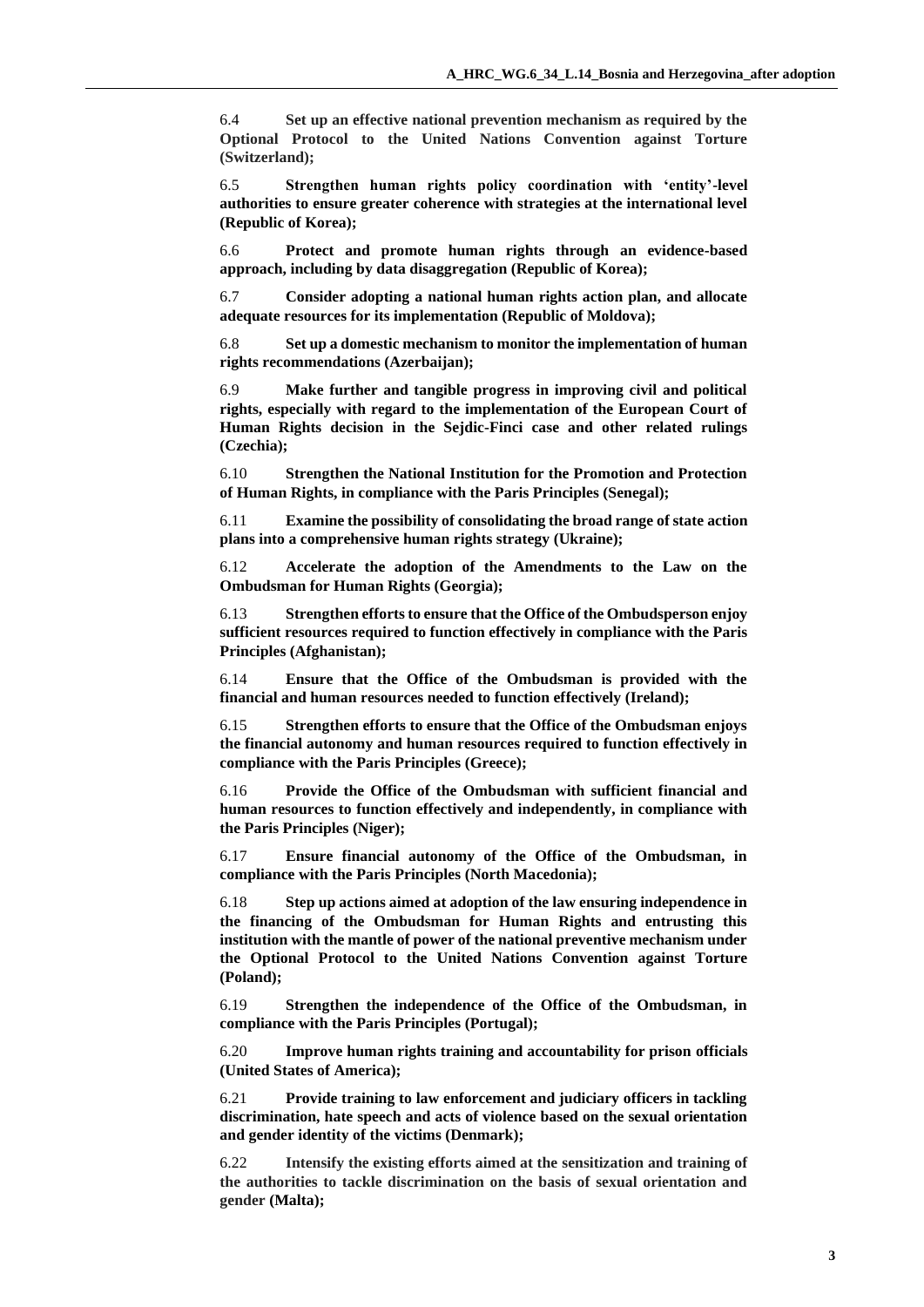6.23 **Continue to enhance the capacities of institutions to deal with serious organized crime, corruption and other challenges related to the rule of law, including through an adequate human rights training system and the continued improvement of regional cooperation and cooperation with international institutions (Indonesia);**

6.24 **Continue efforts to intensify training programs in accordance with human rights standards (Jordan);**

6.25 **Promote the dissemination of human rights culture and integrate it in the school curriculum (Jordan);**

6.26 **Design specific training and awareness-raising programs for public officials of the security forces and members of the judiciary (Spain);**

6.27 **Continue to strengthen the capacity of government officials in the field of human rights (Jordan);**

6.28 **Formulate a Human Rights Action Plan to strengthen the promotion and protection of human rights in the Country (Maldives);**

6.29 **Develop a comprehensive rights-based framework for redress the civilian victims of war, including survivors of wartime sexual violence and ensure that the right to compensation in civil and criminal proceedings is enforceable in practice (Slovakia);**

6.30 **Provide greater financial and human resources to finalise the prosecution of war crimes committed during 1992 to 1995, particularly by lower ranked perpetrators, and clarify the fate of persons still missing (Australia);**

6.31 **Strengthen the professionalism and independence of the judiciary system and improve the level of expertise of the prosecution, as well as of the courts, to ensure the enforcement of European and international standards in the prosecution of war crimes (Croatia);**

6.32 **Make further steps in reconciliation at the state and regional level by, inter alia, supporting the civil society backed initiative to establish a regional truth commission known as RECOM, approving the revised National War Crimes Processing Strategy, adopting the Law on Protection of Victims of Torture, and by implementing the Law on Missing Persons (Czechia);**

6.33 **Ensure full implementation of laws related to wartime victims of rape and sexual violence; so that the status of victims of wartime torture be insured equally to all victims throughout the territory and jurisdiction of Bosnia and Herzegovina (Finland);**

6.34 **Provide justice for victims of war crimes and adopt and implement the revised national strategy on war crimes (Germany);**

6.35 **Strengthen the independent and expertise of the judiciary system in order to ensure the enforcement of international standards in the prosecution of war crimes (Lithuania);**

6.36 **Ensure survivors of conflict have access to justice by adopting and implementing a National War Crimes Processing Strategy and by meeting the needs of the most vulnerable displaced persons and refugees (United Kingdom of Great Britain and Northern Ireland);**

6.37 **Continue strengthening the protection of the rights of all citizens, notably by ensuring the implementation of the legislation on non-discrimination and on the gender equality (Slovakia);**

6.38 **Continue efforts aimed to develop a comprehensive strategy in the field of protecting and promoting human rights and combating discrimination, including the establishment of an appropriate human rights system (Yemen);**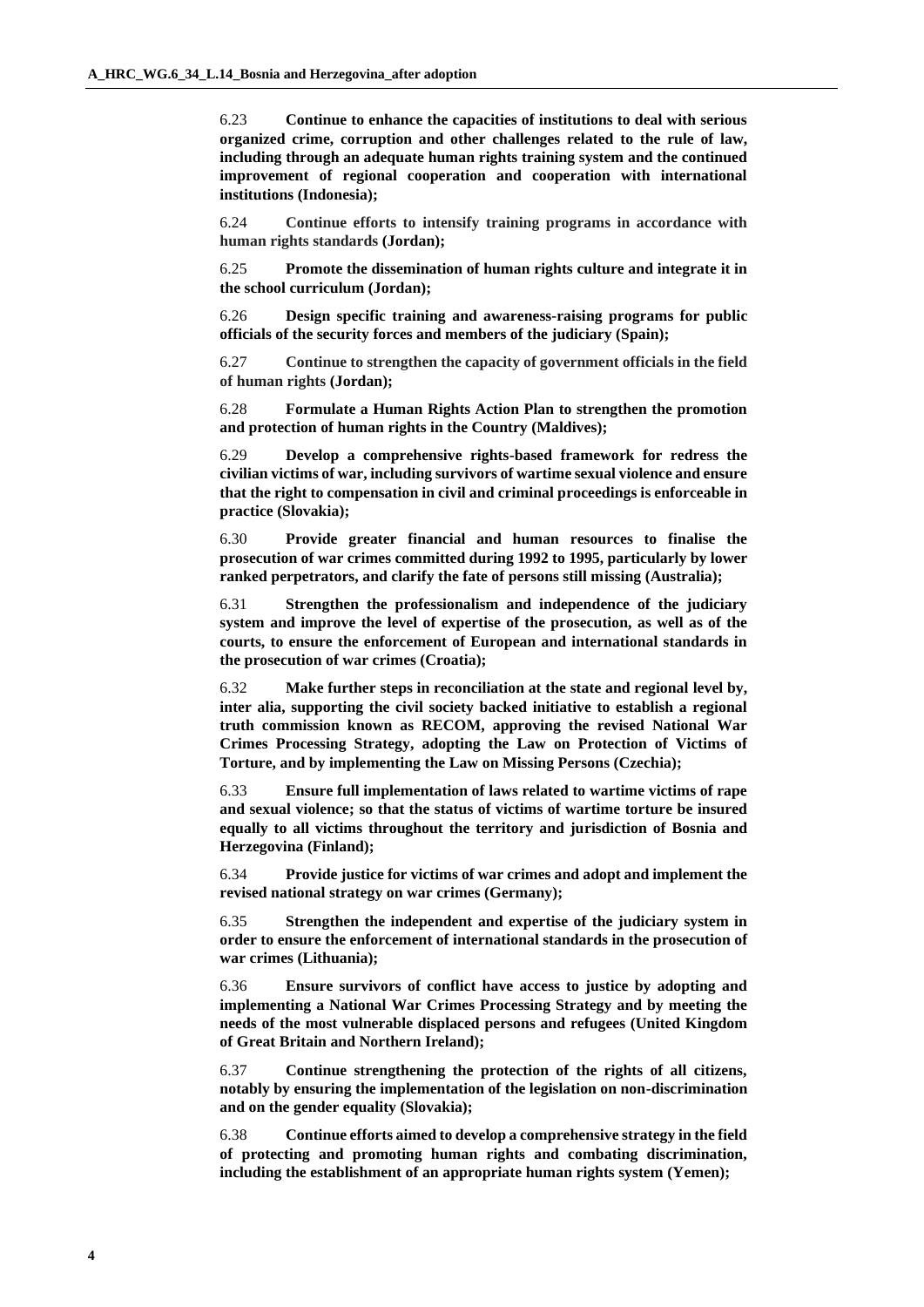6.39 **Address widespread discrimination against people with disabilities, older persons and minorities – particularly Roma people – to promote the full realisation and enjoyment of their rights (Australia);**

6.40 **Take all necessary measures to combat discrimination of ethnic, religious and linguistic minorities, in particular with regards to persons who do not qualify as Bosniaks, Serbs or Croats, by removing discriminatory provisions from the constitution, the election law and other legislation and by implementing judgements of the European Court of Human Rights, such as the Sejdic/Finci judgement (Austria);**

6.41 **Redouble efforts to combat hate speech as well as physical and verbal attacks and protect the vulnerable section of the society, particularly members of ethnic groups and religious minorities (Bangladesh);**

6.42 **Amend without further delay the Constitution in order to eliminate discrimination based on someone's belonging to an ethnic group and this in public political life and in terms of access to employment in the public sector. This should be done in accordance with the relevant jurisprudence of the European Court of Human Rights (Belgium);**

6.43 **Elaborate a country-wide anti-discrimination strategy, covering LGBTI discrimination, in cooperation with civil society (Belgium);**

6.44 **Formulate a plan to harmonize the national legislation against discrimination on the grounds of sexual orientation or gender identity (Chile);**

6.45 **Amend the Election Law as required by the ruling of the Constitutional Court and the constitutional principle of non-discrimination in order to guarantee full equality of all the constituent peoples and their legitimate representation at all levels, especially of Croats as the least numerous constituent people (Croatia);**

6.46 **Ensure that public broadcasters serve all segments of society through equal use of all official languages of Bosnia and Herzegovina (Cyprus);**

6.47 **Eliminate social exclusion and all forms of discrimination (Czechia);**

6.48 **Continue to implement and strengthen initiatives aimed at the elimination of discrimination against all persons, including women, persons with disabilities, ethnic minorities and the LGBTI community (Fiji);**

6.49 **Improve the institutional and constitutional framework, to ensure equality and non-discrimination between citizens (France);**

6.50 **Ensure the right to equality and non-discrimination for all citizens of Bosnia and Herzegovina (Netherlands);**

6.51 **Take meaningful steps to ensure the use, equality and public broadcasting in all of the state's official languages (Malta);**

6.52 **Promote mutual solidarity in an atmosphere of peaceful and civil coexistence, taking into account the multi-ethnic and multi-religious composition of the country (Holy See);**

6.53 **Ensure equal opportunities for women and men in the labour market by adopting family strategies aimed at achieving gender equality and adequate work-life balance for both women and men, narrowing and closing the gender wage gap, as well as ensuring access to necessary social and health-care services for new parents and children (Iceland);**

6.54 **Pass and implement laws that would recognize same-sex partnerships and define the rights and obligations of co-habitating couples in same-sex unions (Iceland);**

6.55 **Continue to support the gender equality policy particularly through the GPA programme for 2018–2022 (Oman);**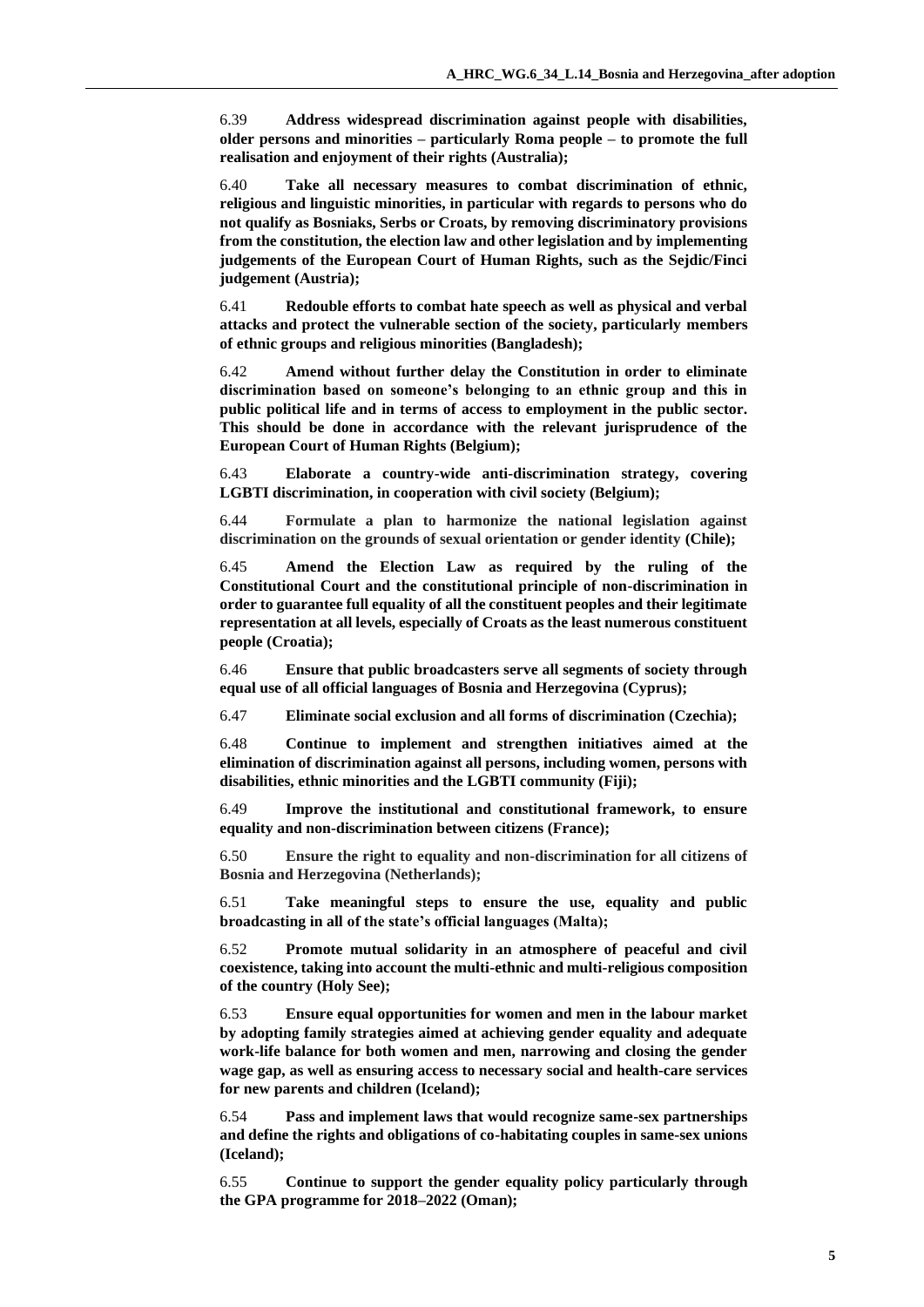6.56 **Continue its initiatives to increase social inclusion of vulnerable groups and protection of the family (Pakistan);**

6.57 **Continue efforts to combat intolerance, hate speech and all types of discrimination (Qatar);**

6.58 **Take concrete measures to ensure the effective implementation of the Anti-Discrimination Law and the National Anti-Trafficking Action Plan (Republic of Korea);**

6.59 **Redouble efforts to combat hate speech, propaganda and apology of racial or religious superiority (Uruguay);**

6.60 **Fight ethnic cleavages, including by condemning the political rhetoric that accentuates them (Canada);**

6.61 **Strengthen the efforts to combat hate speech in media and advance in the harmonization of the legal framework to prohibit any form of discrimination, including on ground of ethnic origin and skin colour (Mexico);**

6.62 **Step up measures in preventing hate speech and incitement to racial, ethnic and religious hatred (Myanmar);**

6.63 **Keep up efforts to combat discrimination and hate speech (Tunisia);**

6.64 **Implement programs and activities to stop hate speech at all levels, in order to accelerate the integration of the returnees to promote peaceful cohabitation (Turkey);**

6.65 **Continue to deepen the measures aimed at identifying disappeared persons as a result of the armed conflict, as well as those aimed at establishing a national program of reparation, including compensation for families of disappeared persons (Argentina);**

6.66 **Adopt a law on reparation and compensation for victims of war, including survivors of torture and sexual violence (France);**

6.67 **Support the victims of war, in particular of acts of sexual violence, in proceedings aimed at ensuring due compensation (Peru);**

6.68 **Ensure that the mechanism for free legal aid is operational throughout the national territory for all vulnerable citizens, including persons who were victims of sexual violence during the war (Senegal);**

6.69 **Ensure access to justice to all victims of war crimes, including through proper implementation of the Law on Missing Persons (Ukraine);**

6.70 **Adopt a national commitment in line with the United Nations Practices on Business and Human Rights through the adoption of a national action plan on business and human rights (Spain);**

6.71 **Increase anti-corruption efforts by adopting and implementing legislation preventing conflicts of interest and ensuring transparent party financing in accordance with international standards (Germany);**

6.72 **Continue to ensure that the application of the preamble of the Paris Agreement is reflected in the next round of Nationally Determined Contributions, which is due in 2020 (Fiji);**

6.73 **Ensure that the death penalty is repealed across Bosnia and Herzegovina (Cyprus);**

6.74 **Establish a national torture prevention mechanism (Uruguay);**

6.75 **Guarantee the prohibition of torture by establishing a national mechanism of prevention against torture in conformity with article 17 of the Optional Protocol to the Convention Against Torture and Other Cruel, Inhuman or Degrading Punishment or Treatment (France);**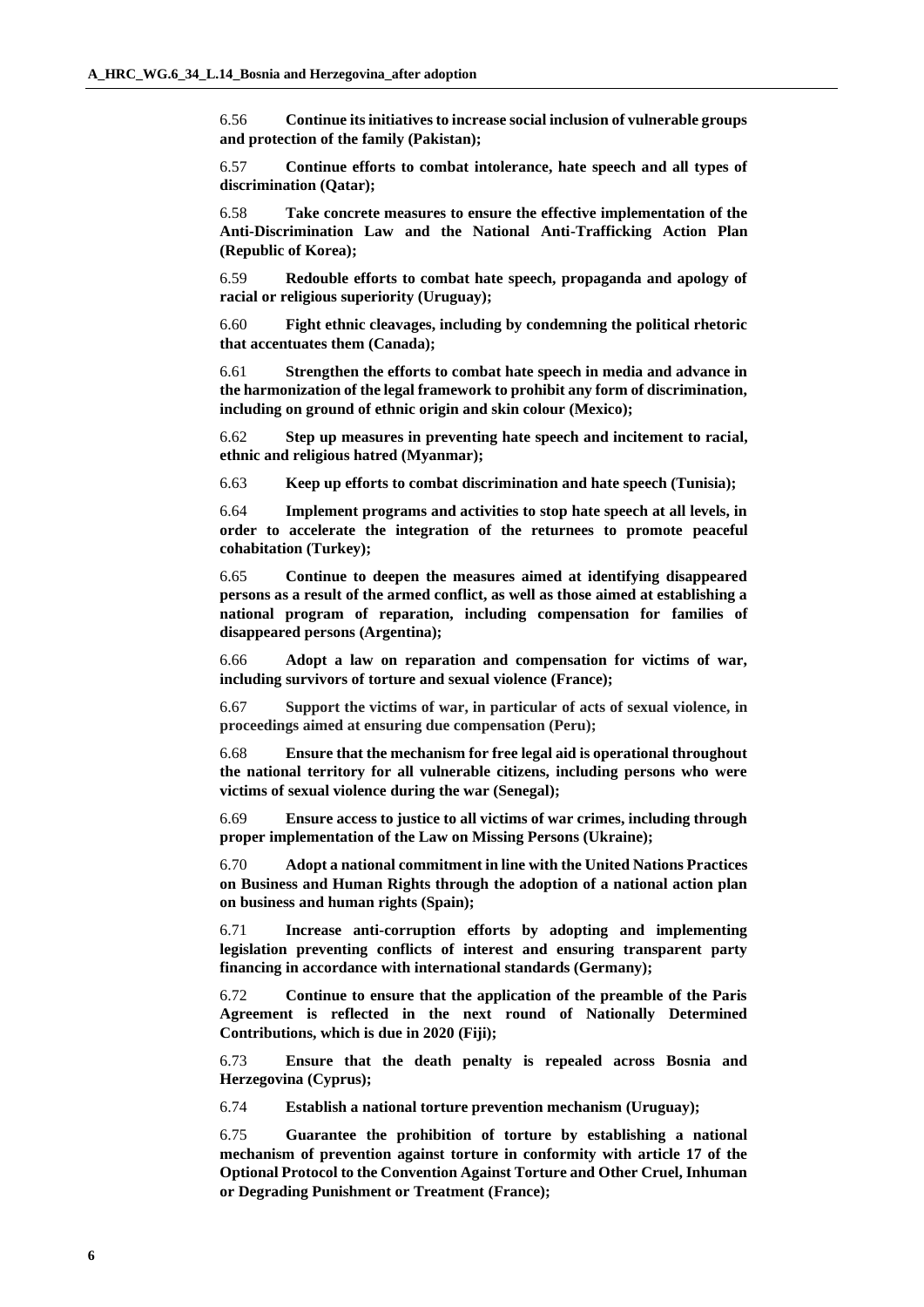6.76 **Cease the physical ill-treatment of people in police custody, investigate all allegations of abuses in a timely manner, and address the poor conditions in police stations and prisons (Australia);**

6.77 **Continue national efforts to combat trafficking in human beings, particularly of women and children and provide necessary care for the victims (Egypt);**

6.78 **Further its efforts to combat trafficking in human beings via effective implementation of the relevant Action Plan (Georgia);**

6.79 **Intensify efforts to combat human trafficking (Iraq);**

6.80 **Take further actions to combat trafficking in persons particularly child trafficking (Myanmar);**

6.81 **Strengthen efforts to combat trafficking in persons (Peru);**

6.82 **Further strengthen capacity-building activities and awareness-raising campaigns on combating trafficking in persons (Philippines);**

6.83 **Continue efforts to combat human trafficking, ensure the rights of victims and provide them with protection and assistance (Qatar);**

6.84 **Investigate allegations of criminal acts against journalists, and hold accountable those responsible, including with respect to acts of intimidation or reprisal against journalists and media outlets (United States of America);**

6.85 **Take all necessary measures to guarantee the full respect of the rights to freedom of expression and association (Uruguay);**

6.86 **Ensure the effective protection of human rights defenders and journalists, and that they are free from acts of intimidation or reprisals (Uruguay);**

6.87 **Guarantee media freedom and the protection of journalists and media workers, especially women, notably by ensuring the appropriate judicial followup to cases of threats and violence against them (Austria);**

6.88. **Take all necessary measures to ensure freedom of expression and freedom of assembly and association in line with the International Covenant on Civil and Political Rights (Belgium);**

6.89 **Provide freedom of the media by conducting timely investigations and prosecutions of perpetrators of attacks, intimidation, threats or other criminal acts against journalists, including gender-based or online (Canada);**

6.90 **Reform the public RTV broadcasters with the goal of ensuring that they serve to all segments of the society through the equal use of all official languages (Croatia);**

6.91 **Put an end to threats, political pressure and attacks against journalists and facilitate the enjoyment of freedoms of assembly and expression (Czechia);**

6.92 **Take all necessary measures to protect and promote civic space, online and offline, and ensure a safe and enabling environment for human rights defenders and activists (Estonia);**

6.93 **Ensure appropriate judicial follow-up to cases of threats and violence against journalists and media workers (Estonia);**

6.94 **Guarantee freedom of expression and freedom of the press, including by ensuring national data collection and appropriate judicial follow-up to cases of threats and violence against journalists and media professionals, and combat acts of intimidation against them (France);**

6.95 **Ensure adequate judicial follow-up on violence, threats and political pressure against journalists and media workers (Netherlands);**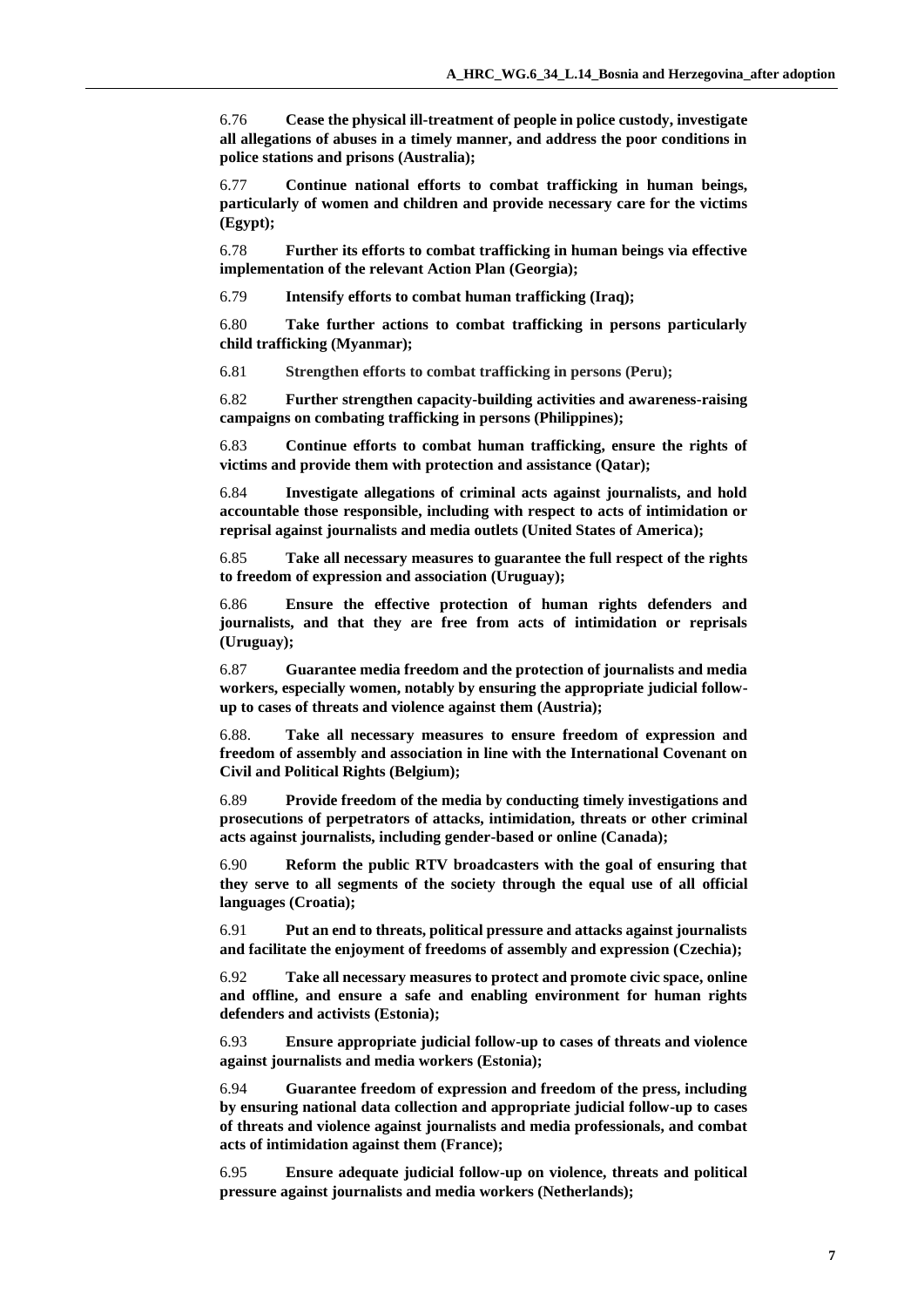6.96 **Eliminate the restrictions to the rights of freedom of peaceful assembly and of association and ensure that the relevant laws are consistent with human rights standards (Switzerland);**

6.97 **Respect the rights to freedom of expression and freedom of the press, and effectively investigate all cases of violence against journalists in order to fight against impunity (Switzerland);**

6.98 **Intensify efforts in protecting the freedom of peaceful assembly and freedom of expression both online and offline, as well as creating safe and enabling environment for civil society, human rights defenders, and journalists by ensuring that any attack against them or members of their families would be properly investigated and the perpetrators brought to justice (Lithuania);**

6.99 **Guarantee freedom of expression and of the media and the protection of journalists, notably by ensuring the appropriate judicial follow-up to cases of threats and violence against journalists and media workers (Greece);**

6.100 **Guarantee a free and independent media and to promote an open democratic media landscape in respect of freedom of opinion and expression as well as the right to access information (Sweden);**

6.101 **Intensify efforts to investigate threats and attacks against journalists, and take measures to ensure the safety of journalists and media workers (Norway);**

6.102 **Revise current laws governing the right to peaceful assembly through the removal of blanket bans on certain venues and criminal penalties for organizers who fail to fulfill administrative procedures (United States of America);**

6.103 **Strengthen the independence of the judiciary system to meet international standards in the prosecution of war crimes (Angola);**

6.104 **Ensure the independence of the judiciary, including of the High Judicial and Prosecutorial Council in particular by sanctioning individuals who do not respect its independence (Austria);**

6.105 **Ensure the judiciary is able to fulfil its functions in an independent manner (Israel);**

6.106 **Take all the necessary measures to foster intercultural dialogue, tolerance and understanding among the different communities, including by enabling positive environment for reconciliation, for the protection and inclusion of all vulnerable groups (Italy);**

6.107 **Ensure access to justice to every citizen, including by providing free legal assistance to the most vulnerable groups and by fully implementing anticorruption policies (Italy);**

6.108 **Ensure that the relevant institutions tasked with fighting corruption are independent and adequately resourced (Sweden);**

6.109 **Continue efforts to eliminate bribery and impunity (Oman);**

6.110 **Consider taking measures aimed at ensuring increased efficiency and accountability of public service (Azerbaijan);**

6.111 **Strengthen measures to facilitate birth registration of girls and boys born abroad or whose parents are migrants or asylum seekers (Mexico);**

6.112 **Introduce necessary amendments to the law on elections to guarantee at all levels the equality of the constituent peoples, as well as other national minorities (Chile);**

6.113 **Amend the electoral law in line with the ruling of the Constitutional Court in order to guarantee full equality of all the constituent peoples at all political and administrative levels (Malta);**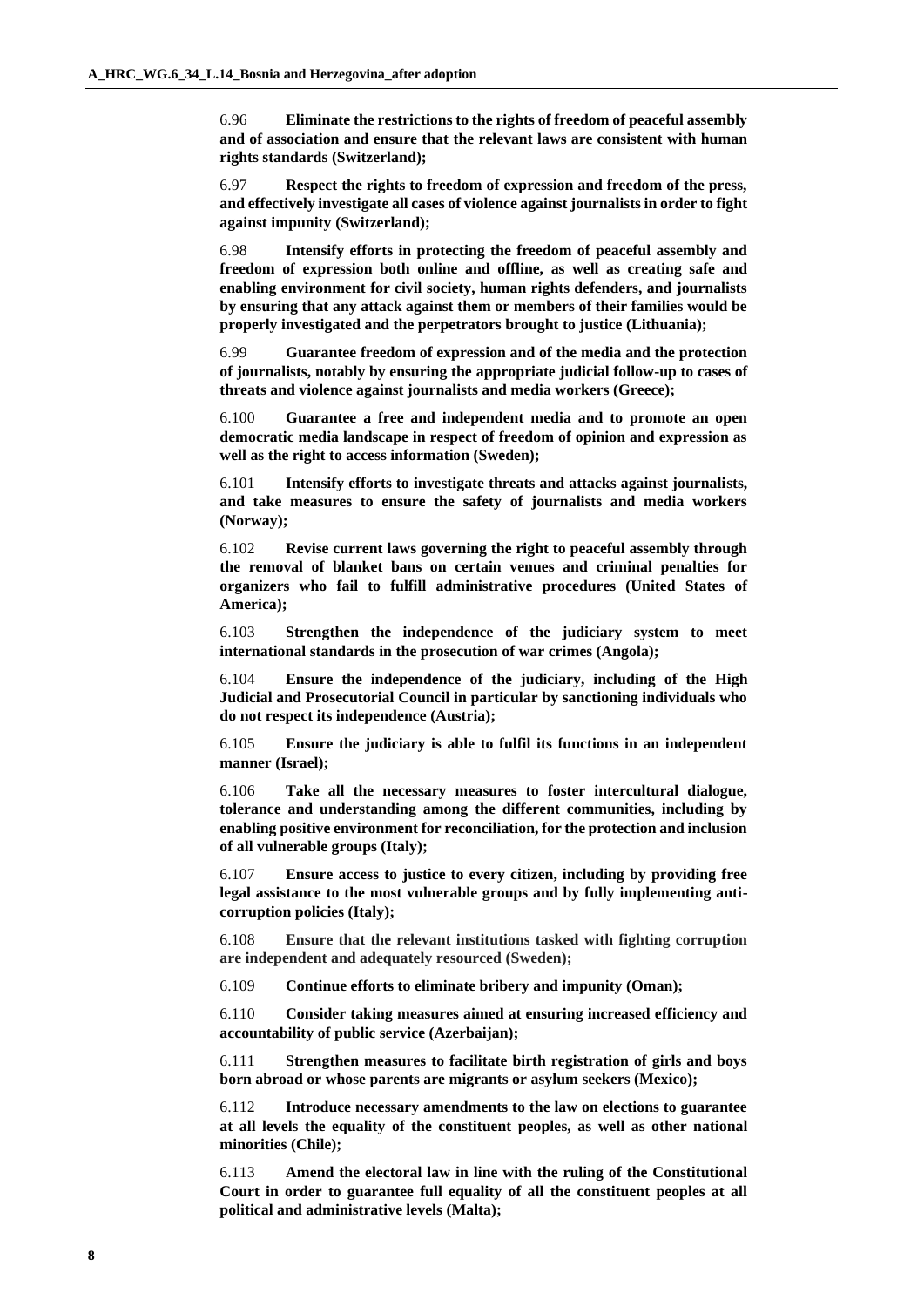6.114 **Modify the electoral laws to reflect better the principle of equality of all the constitutive peoples (Holy See);**

6.115 **Create policies and strategies to promote and protect the rights of ethnic minorities to enable them to fully participate in civil and political activities particularly in the general election (Indonesia);**

6.116 **Adopt an electoral system that guarantees all citizens the equal enjoyment of their rights, independently of their ethnic origin and implement the Decision of the European Court of Human Rights thereto (Switzerland);**

6.117 **Consistently implement the rulings of the Constitutional Court guaranteeing full equality of all constituent peoples at all political and administrative levels, including with regard to elections (Lithuania);**

6.118 **Strengthen efforts towards ensuring equal rights to all citizens and enabling political representation in a way that would fully reflect the richness of the country's ethnic diversity (Greece);**

6.119 **Take steps aimed at amending national legislation so that it would guarantee equal electoral rights to all citizens irrespective of their ethnicity (Ukraine);**

6.120 **Adopt electoral law amendments to ensure the political participation of all citizens at all levels of governance, regardless of ethnic origin, in line with the European Court of Human Rights and domestic court judgments, including allowing elections in Mostar (United Kingdom of Great Britain and Northern Ireland);**

6.121 **Extend effective protection to family as the fundamental and natural unit of society in line with international human rights law (Bangladesh);**

6.122 **Continue providing protection and support to the family as it is the fundamental and natural unit of society (Egypt);**

6.123 **Continue strengthening its policies in the field of economic, social and cultural rights, especially in favour of the most vulnerable groups (Bolivarian Republic of Venezuela);**

6.124 **Continue with its successful social programs to combat poverty and inequality, in order to provide the best possible quality of life for its people (Bolivarian Republic of Venezuela);**

6.125 **Continue to promote sustainable economic and social development, in order to provide solid foundation for the enjoyment of all rights of its people (China);**

6.126 **Continue to implement initiatives to promote the right to equitable housing (Brunei Darussalam);**

6.127 **Adopt and implement an overall strategy to fight air pollution, which affects enjoyment of the rights to health, particularly for children and older persons (Canada);**

6.128 **Make further efforts to ensure universal access to basic health care services (India);**

6.129 **Facilitate access of children with special needs to health care (Iraq);**

6.130 **Strengthen its efforts to improve health-care services and to address the issue of universal health care (Maldives);**

6.131 **Expand efforts to ensure inclusive and quality access to education for children (Afghanistan);**

6.132 **Provide access to education and safeguards the right to education for minority groups (Angola);**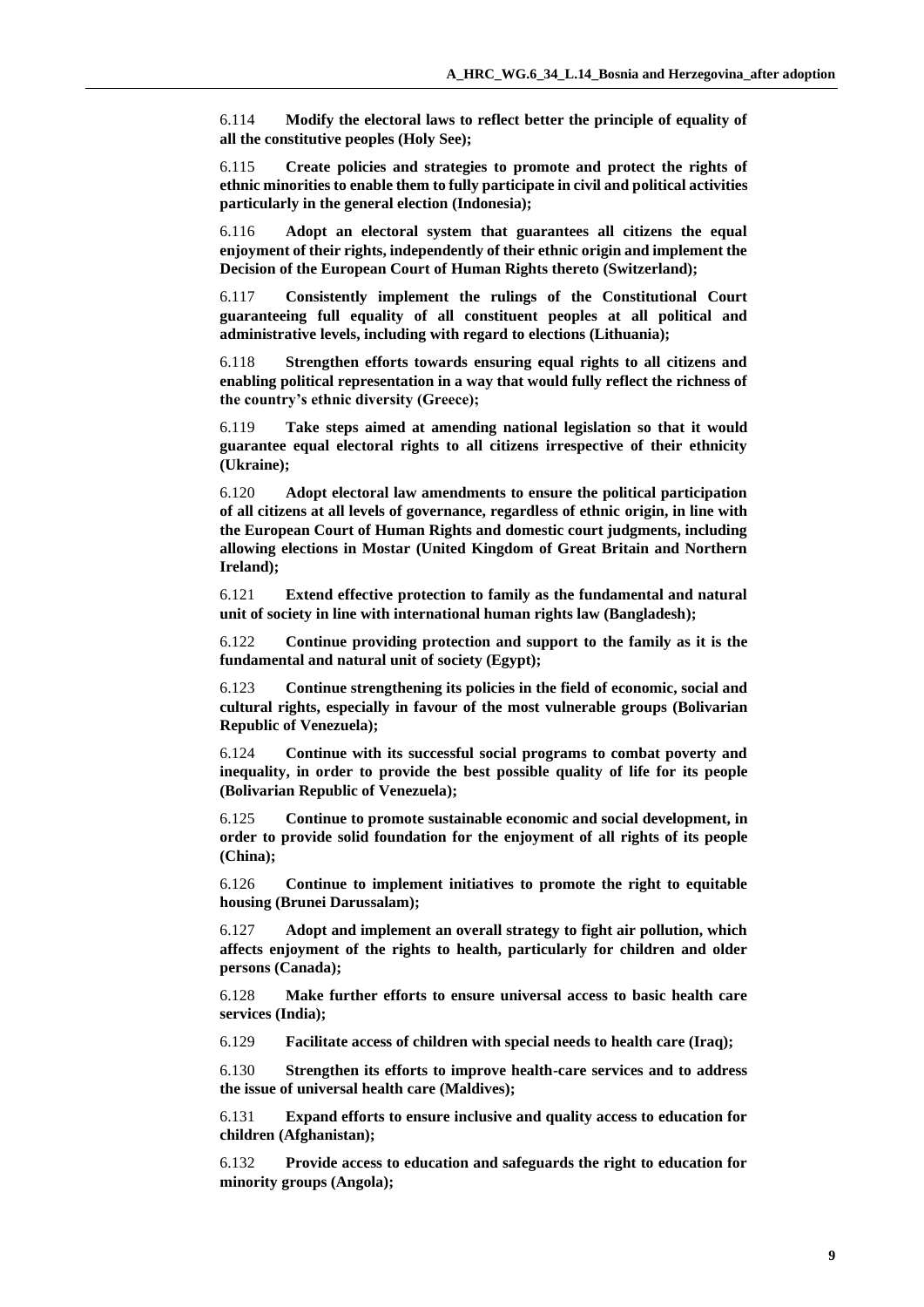6.133 **Take further steps to implement measures aimed at guaranteeing the right to education in an inclusive manner, eliminating all kinds of practices that may cause segregation or assimilation of minority groups (Argentina);**

6.134 **Provide access to education to all children and protect the right to learn their mother tongue in an inclusive and tolerant education system that will prevent assimilation (Bulgaria);**

6.135 **Provide access to education and protect the right to education in the mother tongues of the three constituent peoples, in a tolerant and inclusive education system that will prevent assimilation (Croatia);**

6.136 **Eliminate the "two schools under the same roof" principle and foster pluri-ethnic schools (Spain);**

6.137 **Continue efforts aimed at improving the quality of education by preventing ethnic segregation in formal education through the application of anti-discriminatory approaches based on the Council of Europe standards and practices (Georgia);**

6.138 **Introduce education on human rights and gender equality, as well as comprehensive sexuality education for children and young persons in the formal and non-formal education system (Iceland);**

6.139 **Continue implementation of all measures to guarantee access to education by all children without discrimination on any grounds (India);**

6.140 **Strengthen the access to education at all levels, for all (Israel);**

6.141 **Take measures to strengthen the inclusiveness of the education system, especially by facilitating access to education for Roma children and children with disabilities (Italy);**

6.142 **Take the necessary measures to eradicate ethnic segregation in the education, including the revision of the "two schools under one roof" system, and redouble efforts to increase the integration of Roma children into schools. (Mexico);**

6.143 **Continue to take measures for equal access to education adhering to the principles of inclusiveness with provision for free and compulsory school education to children (Nepal);**

6.144 **Take action to end segregation in the education system and ensure equal access to quality education for all, including national minorities and children with disabilities (Norway);**

6.145 **Continue to support free and obligatory education for all children until the age of 16 (Oman);**

6.146 **Fully implement the provisions of UNESCO treaties promoting access to and participation of all citizens in cultural heritage and creative expression and, as such, are conducive to implementing the right to take part in cultural life (Cyprus);**

6.147 **Continue to promote gender equality and take measures to support the economic empowerment of women, inter alia by improving their access to the financial system (Austria);**

6.148 **Take further measures to ensure empowerment of women (Azerbaijan);**

6.149 **Continue advancing the implementation of the Action Plan on Gender 2018–2022 in order to achieve gender equality in all areas of economic, political and social life (Cuba);**

6.150 **Continue taking measures developing institutional capacities for gender equality and ensuring the legal provisions to guarantee women's rights (Libya);**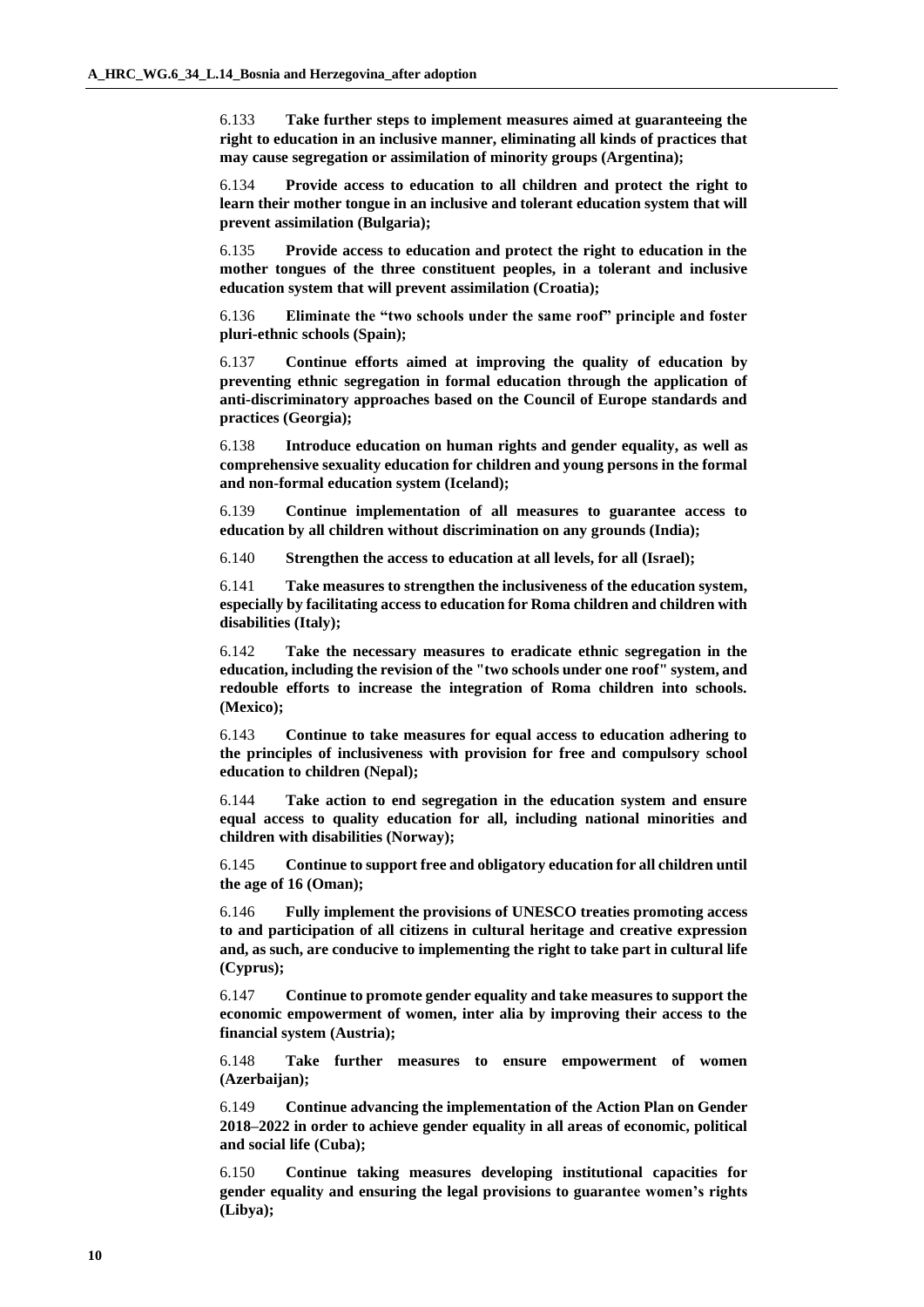6.151 **Continue efforts, in order to reinforce gender equality (Tunisia);**

6.152 **Continue to ensure the effective implementation of its 2018–2020 Action Plan for Women Entrepreneurship Development (Philippines);**

6.153 **Make domestic laws consistent with the Istanbul Convention (Spain);**

6.154 **Ensure that laws on protection against domestic violence are fully in line with the Istanbul Convention (Denmark);**

6.155 **Continue efforts in bringing its legislation in line with the Istanbul Convention on preventing and combating violence against women and domestic violence (Estonia);**

6.156 **Guarantee effective and adequate protection and assistance to women victims of violence (France);**

6.157 **Strengthen the capacity of Social Welfare Centres, police and health centres to respond to cases of sexual and gender-based violence, including cases of domestic violence (Honduras);**

6.158 **Pursue efforts to eliminate all forms of violence against women and children (Iraq);**

6.159 **Ensure that domestic legislation is aligned with the standards set by the Istanbul Convention on preventing and combating violence against women and domestic violence (Ireland);**

6.160 **Improve the access to justice for victims of domestic violence (Israel);**

6.161 **Fully harmonize national legislation with the Istanbul Convention, providing adequate material, psychological or legal assistance for women victims of domestic violence (North Macedonia);**

6.162 **Take further steps in strengthening measures to address and prevent domestic violence (Philippines);**

6.163 **Adopt amendments to all laws on the governments in Bosnia and Herzegovina to guarantee the minimal representation of women in executive governments and ministerial positions at 40% gender quota in accordance with the Law on Gender Equality (Slovenia);**

6.164 **Implement the National Action Plan for gender equality and take action to improve women's rights and empowerment by ensuring their meaningful participation in all political and economic processes (Germany);**

6.165 **Conduct awareness campaigns to encourage women to participate in high-level public positions (Honduras);**

6.166 **Ensure harmonization of legislation on domestic violence and continue strengthening referral mechanisms in order to provide protection and support to victims of domestic violence (Iceland);**

6.167 **Continue promoting full political, economic, and social participation of women (Italy);**

6.168 **Ensure that the electoral law is amended to promote the representation of women at different levels of government (Sweden);**

6.169 **Implement special measures to try to expand the representation of women in the public and political life of the country, especially in decisionmaking functions (Serbia);**

6.170 **Develop and adopt a new action plan on child protection including measures on children without parental care, children with disabilities and juvenile justice across the country (Slovakia);**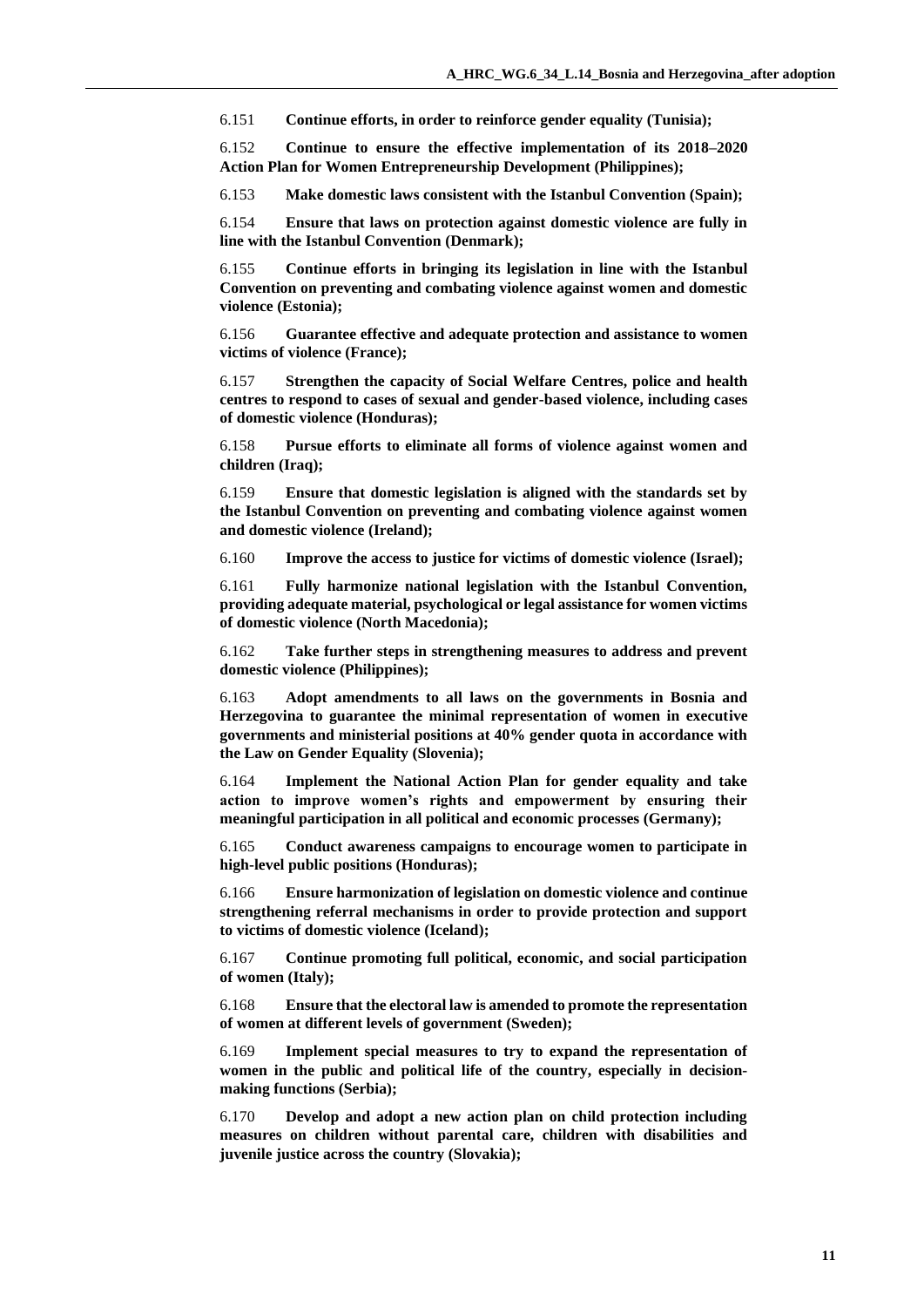6.171 **Take effective measures to secure children's rights on the basis of the CRC and the Optional Protocol to all children in Bosnia and Herzegovina (Slovenia);**

6.172 **Extend and deepen the implementation of Action Plan for Childhood 2015–2019, with the aim of continuing strengthening comprehensive attention and protection of the rights of boys , girls and adolescents (Cuba);**

6.173 **Strengthen efforts for the protection of the rights of the child, especially children with disabilities as part of continuous implementation of the national plan in this regard (Egypt);**

6.174 **Implement the Action Plan for Children keeping in mind the specific needs of vulnerable children (Holy See);**

6.175 **Continue efforts to prevent violence against children, family separations and juvenile delinquency (Algeria);**

6.176 **Strengthen protection of children rights and improve the implementation of regulatory frameworks, particularly relating to health, child labour and in combating violence against children (Indonesia);**

6.177 **Adopt laws, countrywide, prohibiting the practice of corporal punishment of children in all settings as well as harmonizing the criminal legislation for the protection of children from sexual abuse (Portugal);**

6.178 **Continue the efforts in reforming the justice sector and ease the adoption of new legislation (Angola);**

6.179 **Pursue the global strategy to include students with disabilities in education (Algeria);**

6.180 **Align domestic legislation with the UN Convention on the Rights of People with Disabilities, including by adopting a harmonized concept of disability and legal measures to fight disability based discrimination (Brazil);**

6.181 **Expand inclusiveness and strengthen the protection of the rights of persons with disabilities and other persons belonging to vulnerable social groups (Bulgaria);**

6.182 **Ensure that women, children, persons with disabilities are meaningfully engaged in the development of legislation, policies and programmes on climate change and disaster risk reduction (Fiji);**

6.183 **Draft a national action plan on the rights of persons with disabilities with clear timeframe and budget for the implementation, and harmonize all laws and regulations to ensure equal treatment of persons with disabilities throughout its jurisdiction, regardless of the cause of disability, and that the rights of children with disabilities be further protected at all levels, as previously recommended (Finland);**

6.184 **Take action to implement the Convention on the Rights of Persons with Disabilities, in particular the right to inclusive education (Germany);**

6.185 **Strengthen further efforts in ensuring enjoyment of all rights by the vulnerable persons particularly by persons with disabilities and marginalized communities (India);**

6.186 **Work towards a more systematic implementation of existing antidiscrimination legislation, in particular ensuring the inclusion of persons with disabilities (Israel);**

6.187 **Continue to ensure supportive environment for children with disabilities in all fields (Montenegro);**

6.188 **Continue its efforts in removing barriers for children with disabilities especially in education and health (Myanmar);**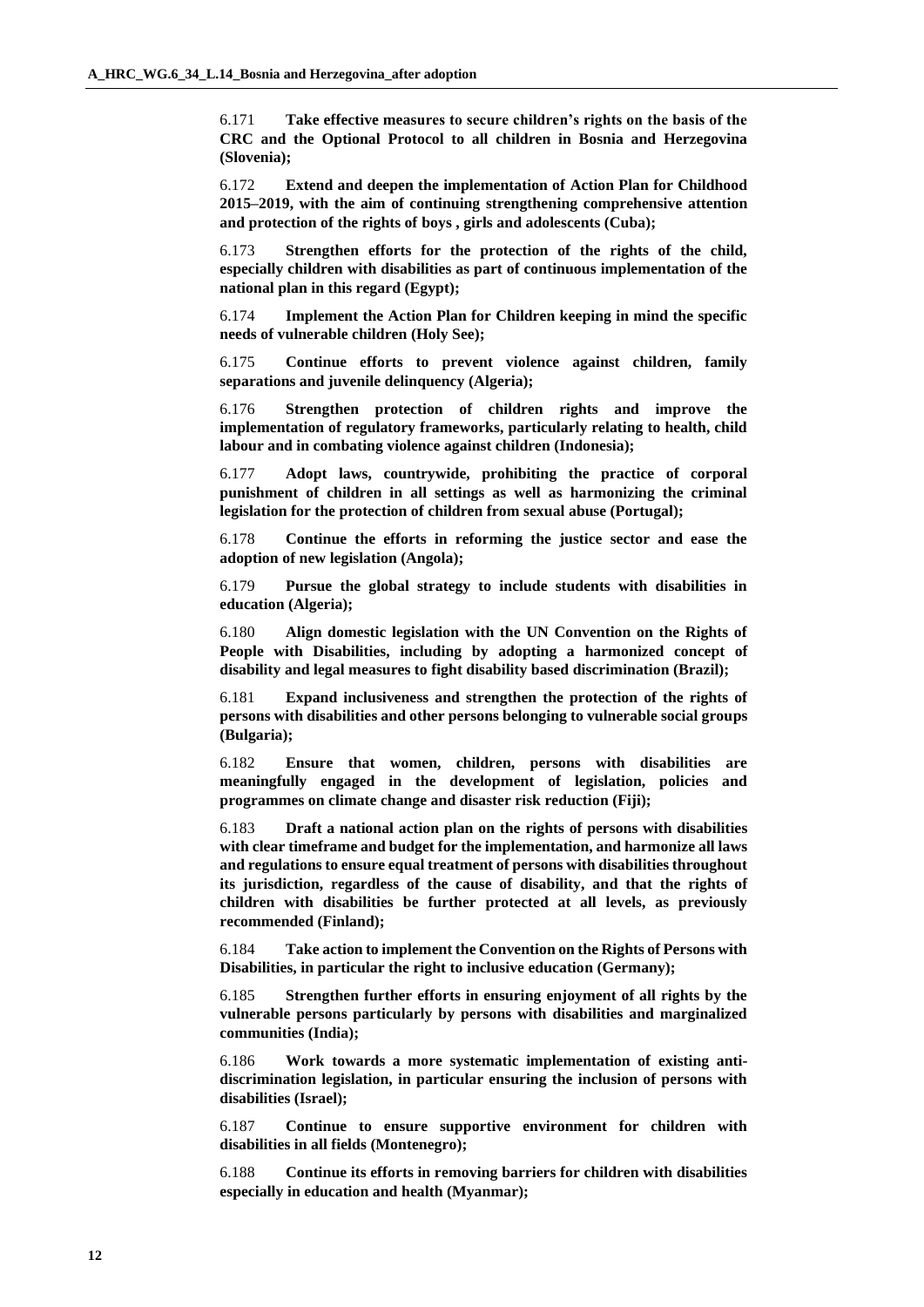6.189 **Pursue efforts to reinforce the rights of persons with disabilities (Tunisia);**

6.190 **Continue to take measures to implement strategies for the advancement of the rights and status of persons with disabilities (Pakistan);**

6.191 **Step up efforts to ensure access to qualitative and inclusive education for children with disabilities (Republic of Moldova);**

6.192 **Facilitate access to health care for the displaced, returnees and persons with disabilities (Senegal);**

6.193 **Make the necessary constitutional changes to end discrimination against minorities in exercising their right to full political participation (Australia);**

6.194 **Further implement its policies and measures on protection of rights of ethnic minorities (China);**

6.195 **Continue its proactive approach for integration of Roma minorities, and promotion of their rights (Montenegro);**

6.196 **Strengthen efforts to protect and promote rights of minorities and other vulnerable groups by increasing access to health and other services (Nepal);**

6.197 **Remove obstacles for national minorities to effectively exercise their political rights and align its Constitution with the European Convention on Human Rights (Norway);**

6.198 **Consider reforming the electoral system to allow the participation of ethnic minorities, especially the Roma, as well as to ensure effective equal representation for the constituent peoples (Peru);**

6.199 **Continue to raise awareness on the needs of the Roma population, in particular children and women, and establish an adequate system that provides for their social and educational inclusion (Poland);**

6.200 **Amend all necessary laws to implement the binding international rulings pertaining to ethnic discrimination in political participation against national minorities (Poland);**

6.201 **Take appropriate measures to provide refugees and migrants with effective access to international protection in line with the international standards (Afghanistan);**

6.202 **Ensure humane and lawful conditions of detention and accommodation of migrants, including by implementing appropriate procedures, oversight mechanisms and effective coordination within government, especially to prevent the trafficking and abuse of women and girls (United Kingdom of Great Britain and Northern Ireland);**

6.203 **Make the greatest efforts in relation to the situation of migrants and asylum seekers, improving reception conditions and, in particular, prohibiting the deprivation of liberty of unaccompanied minors, and ensuring that they have access to education and health services (Uruguay);**

6.204 **Promote a stable social and economic development that takes into account the cultural, social and spiritual needs of the population, so as to limit the phenomenon of migration while also encouraging the return of refugees and exiles (Holy See);**

6.205 **Improve reception conditions for asylum seekers and migrants increasing housing capacities, including protection-sensitive housing for vulnerable categories (Honduras);**

6.206 **Harmonize the conditions of the regions where displaced people and returnees are living in the wake of the war such as having property and**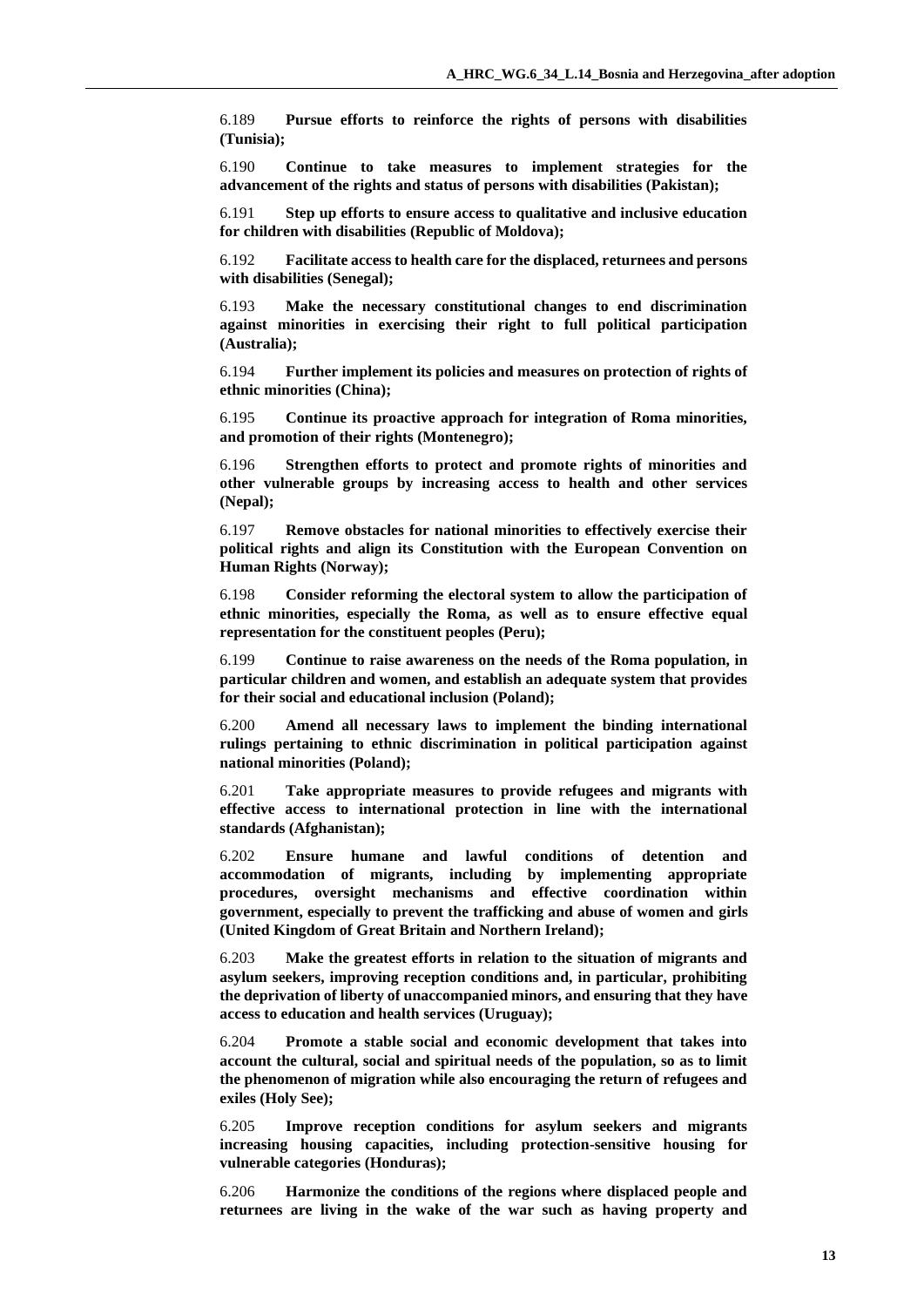**effectively accessing to education, in line with the Constitution of Bosnia and Herzegovina and the European Convention on Human Rights (Turkey);**

6.207 **Take measures to ensure that all children born in the country are registered at birth, in order to prevent statelessness, and have access to equitable and non-discriminatory quality education, regardless of ethnicity (Brazil).**

**7. All conclusions and/or recommendations contained in the present report reflect the position of the submitting State(s) and/or the State under review. They should not be construed as endorsed by the Working Group as a whole.**